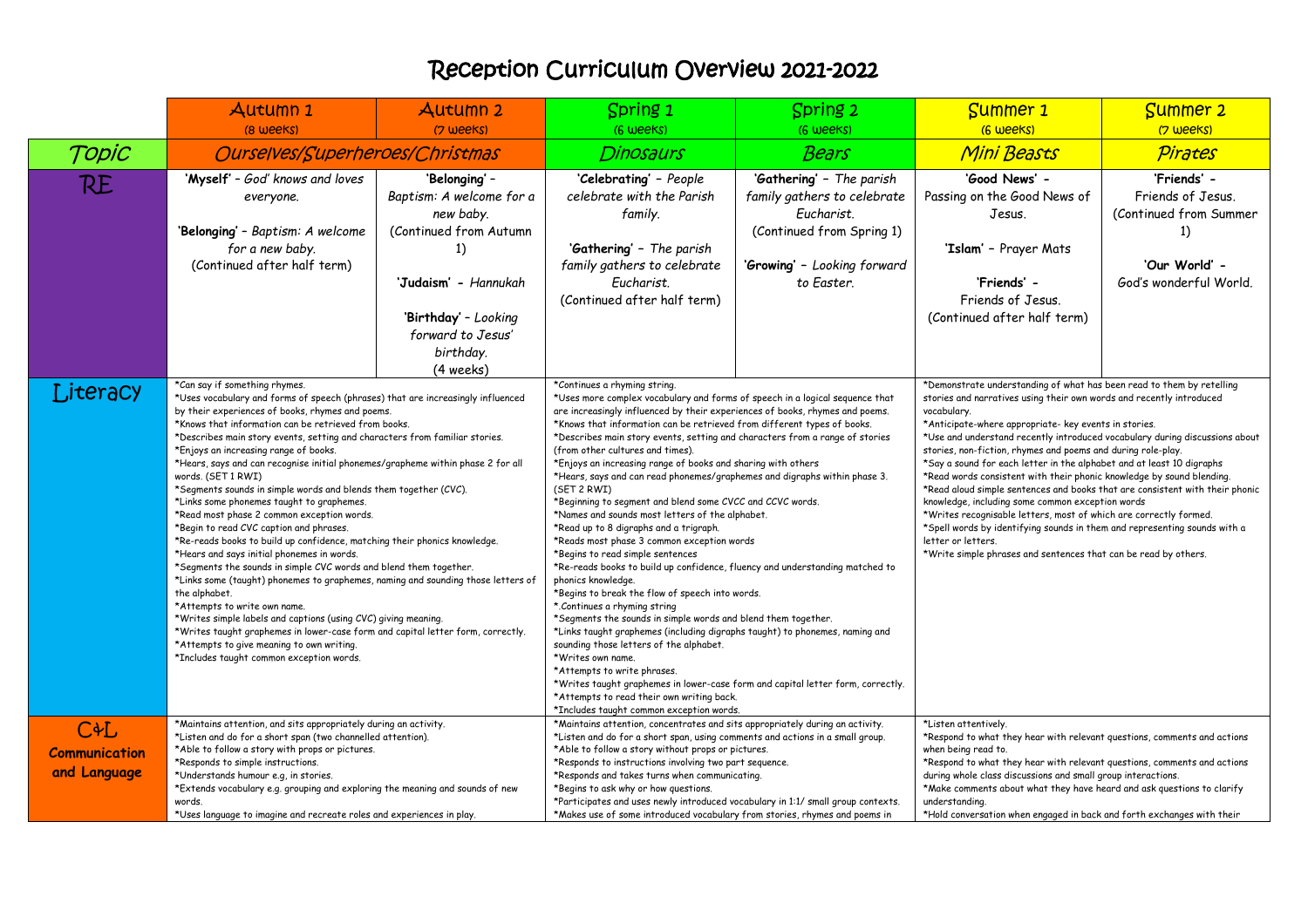## Reception Curriculum Overview 2021-2022

|                                                    | *Links statements and sticks to main theme/intention.<br>*Uses talk to organise, sequence and clarify ideas, and events.<br>*Introduces a storyline or narrative into their play.                                                                                                                                                                                                                                                                                                                                                                                                                                                    | their own storyline or narrative.<br>*Uses talk to organise, sequence and clarify thinking and ideas.<br>*Expresses their ideas and feelings using full sentences, using past and present<br>tense.                                                                                                                                                                                                                                                                                                                                                                                                                                                                                                                                                                                                                                                                                                                                                                                                                                                                                                                                                 | teacher/peers.<br>*Participate in small group, class and 1:1 Discussions, offering their own<br>ideas, using recently introduced vocabulary.<br>*Offers explanations for why things might happen, making use of recently<br>introduced vocabulary from stories, non-fiction, rhymes and poems when<br>appropriate.<br>*Express their ideas and feelings about their experiences using full<br>sentences, using past, present and future tenses and making use of<br>conjunctions with support from teacher.                                                                                                                                                                                                                                                                                                                                                                                                                                                                                                                                                                                                                                                                                                                                                                                                  |
|----------------------------------------------------|--------------------------------------------------------------------------------------------------------------------------------------------------------------------------------------------------------------------------------------------------------------------------------------------------------------------------------------------------------------------------------------------------------------------------------------------------------------------------------------------------------------------------------------------------------------------------------------------------------------------------------------|-----------------------------------------------------------------------------------------------------------------------------------------------------------------------------------------------------------------------------------------------------------------------------------------------------------------------------------------------------------------------------------------------------------------------------------------------------------------------------------------------------------------------------------------------------------------------------------------------------------------------------------------------------------------------------------------------------------------------------------------------------------------------------------------------------------------------------------------------------------------------------------------------------------------------------------------------------------------------------------------------------------------------------------------------------------------------------------------------------------------------------------------------------|--------------------------------------------------------------------------------------------------------------------------------------------------------------------------------------------------------------------------------------------------------------------------------------------------------------------------------------------------------------------------------------------------------------------------------------------------------------------------------------------------------------------------------------------------------------------------------------------------------------------------------------------------------------------------------------------------------------------------------------------------------------------------------------------------------------------------------------------------------------------------------------------------------------------------------------------------------------------------------------------------------------------------------------------------------------------------------------------------------------------------------------------------------------------------------------------------------------------------------------------------------------------------------------------------------------|
| <b>Phonics</b>                                     | <b>RWI</b>                                                                                                                                                                                                                                                                                                                                                                                                                                                                                                                                                                                                                           | <b>RWI</b>                                                                                                                                                                                                                                                                                                                                                                                                                                                                                                                                                                                                                                                                                                                                                                                                                                                                                                                                                                                                                                                                                                                                          | <b>RWI</b>                                                                                                                                                                                                                                                                                                                                                                                                                                                                                                                                                                                                                                                                                                                                                                                                                                                                                                                                                                                                                                                                                                                                                                                                                                                                                                   |
| Mathematics                                        | *Accurately counts objects/actions in different context to 5 (one to one<br>correspondence).<br>*Identify composition of numbers 0-5.<br>*Begin to subitise up to 3.<br>*Identify some doubling facts to 3.<br>*Verbally count confidently to 10.<br>*Recognises and re-orders numbers 0-5<br>*Selects the correct numeral to represent 1-5, then 1-10 objects<br>*Begins to recognise the pattern of the counting system (0-9)<br>*Compares quantities to 5 and beyond<br>*Knowing what is more<br>*Begins to use the vocabulary involved in adding and subtracting (more, add,<br>altogether, take, away, less, less, than, fewer) | *Begin to counts objects/actions in different to 10 (one to one correspondence).<br>*Identify composition of numbers 5-7, then 8-10.<br>*Begin to subitise up to 5.<br>*Finds some number bonds to 5.<br>*Identify some subtraction facts of 5.<br>*Identify some doubling facts to 5.<br>*Verbally count beyond 10, then to 20.<br>*Recognises and re-orders numbers 0-10.<br>*Selects the correct numeral to represent 1-10 objects.<br>*Begins to recognise the pattern of the counting system (11-19).<br>*Compares quantities to 10 knowing what is less or more.<br>*To use with increasing accuracy vocabulary involved in adding and subtracting<br>(greater, less than, same, double, half, total, equals).                                                                                                                                                                                                                                                                                                                                                                                                                                | *Have deep understanding of number to 10, including the composition of each<br>number.<br>*Subitise up to 5.<br>*Automatically recall (without reference to rhymes or counting aids etc)<br>number bonds to 5(including subtraction facts) and some number bonds to 10,<br>including double facts.<br>*Verbally count beyond 20, recognising the pattern of the counting system.<br>*Compare quantities to 10 in different contexts, recognising when one<br>quantity is greater than, less than or the same as the other quantity.<br>*Explore and represent patterns within numbers to 10, including odds and<br>evens, double facts and how quantities can be distributed equally.                                                                                                                                                                                                                                                                                                                                                                                                                                                                                                                                                                                                                        |
| UW<br>Understanding<br>the World                   | *Explores/comment own immediate environment using knowledge, from<br>observation, discussion.<br>*Explores/comments on religious and cultural communities.<br>*Looks closely at patterns and change.<br>*Explores outside and comments by using some their senses.<br>*Begins to make observations of the natural world, plants and animals.<br>*Begin to draw on own experiences to talk about past and present.<br>*Begin to talk about lives of people around them.                                                                                                                                                               | *Begin to describe own immediate environment using knowledge from<br>observation, discussion, stories, non-fiction texts and maps.<br>*Begins to know some similarities and difference between religious and cultural<br>communities.<br>*Begin to explain similarities and difference between life in own and other<br>countries using stories and non-fiction texts.<br>*Looks closely at similarities, differences, patterns and change.<br>*Describe outside by using their senses.<br>*Makes observations of the natural world, plants and animals,<br>*Begins to talk about some important processes and changes in the natural world<br>around them eq effects of changing seasons.<br>*Begins to identify some similarities and differences between the natural world<br>around them and contrasting environments.<br>*Draw on own experiences to talk about past and present.<br>*Begins to know some similarities and differences between things in the past<br>and now.<br>*Begin to talk about lives of people in society and their roles.<br>*Begin to show understanding of the past using books and stories(compare and<br>contrast. | *Describe their immediate environment using knowledge from observation,<br>discussion, stories, non-fiction texts and maps.<br>*Know some similarities and differences between religious and cultural<br>communities in this country, drawing on their experiences and what has been<br>read in class.<br>*Explain some similarities and differences between life in this country and<br>life in other countries, drawing on knowledge from stories, non-fiction texts<br>and -where- appropriate- maps.<br>*Explore the natural world around them; making observations and drawing<br>pictures of animals and plants.<br>*Know some similarities and differences between the natural world around<br>them and contrasting environments, drawing on their experiences and what<br>has been read in class.<br>*Understand some important processes and changes in the natural world<br>around them; including seasons and changing states of matter.<br>*Talk about the lives of the people around them and their roles in society.<br>*Knows some similarities and differences between things in the past and now,<br>drawing on their experiences and what has been read in class/<br>*Understand the past through settings, characters and events encountered<br>in books read in class and story telling. |
| <b>EAD</b><br><b>Expressive Arts</b><br>and Design | *Explores what happens when they mix colours.<br>*Explores a range of simple tools.<br>*Begins to use props and materials to role-play their own experiences.<br>*Shows an interest in music<br>*Begins to build a repertoire of songs and rhymes.<br>*Plays alongside other children who are engaged in the same theme.<br>*Introduces a narrative into their play based on own experiences.<br>*Plays cooperatively as part of a group to develop and act out a narrative.<br>*Begins to perform songs and rhymes with others, and expresses themselves using                                                                      | *Experiments to create different textures.<br>*Begins to understand that different media can be combined to create different<br>effects.<br>*Manipulates a variety of resources to achieve a planned effect.<br>*Uses simple tools competently and appropriately.<br>*Selects appropriate resources and adapts work where necessary.<br>*Begins to use props and materials to role-play characters in narratives and<br>stories.                                                                                                                                                                                                                                                                                                                                                                                                                                                                                                                                                                                                                                                                                                                    | *Safely explore a variety of materials, tools and techniques, experimenting<br>with colour, design, texture, form and function.<br>*Share their creations, explaining the processes they have used.<br>*Make use of props and materials when role-playing characters in narratives<br>and stories.<br>*Invent, adapt and recount narratives and stories with peers and their<br>teachers.<br>*Sing a range of well-known nursery rhymes and songs.<br>*Perform songs, rhymes, poems and stories with others, and-when                                                                                                                                                                                                                                                                                                                                                                                                                                                                                                                                                                                                                                                                                                                                                                                        |